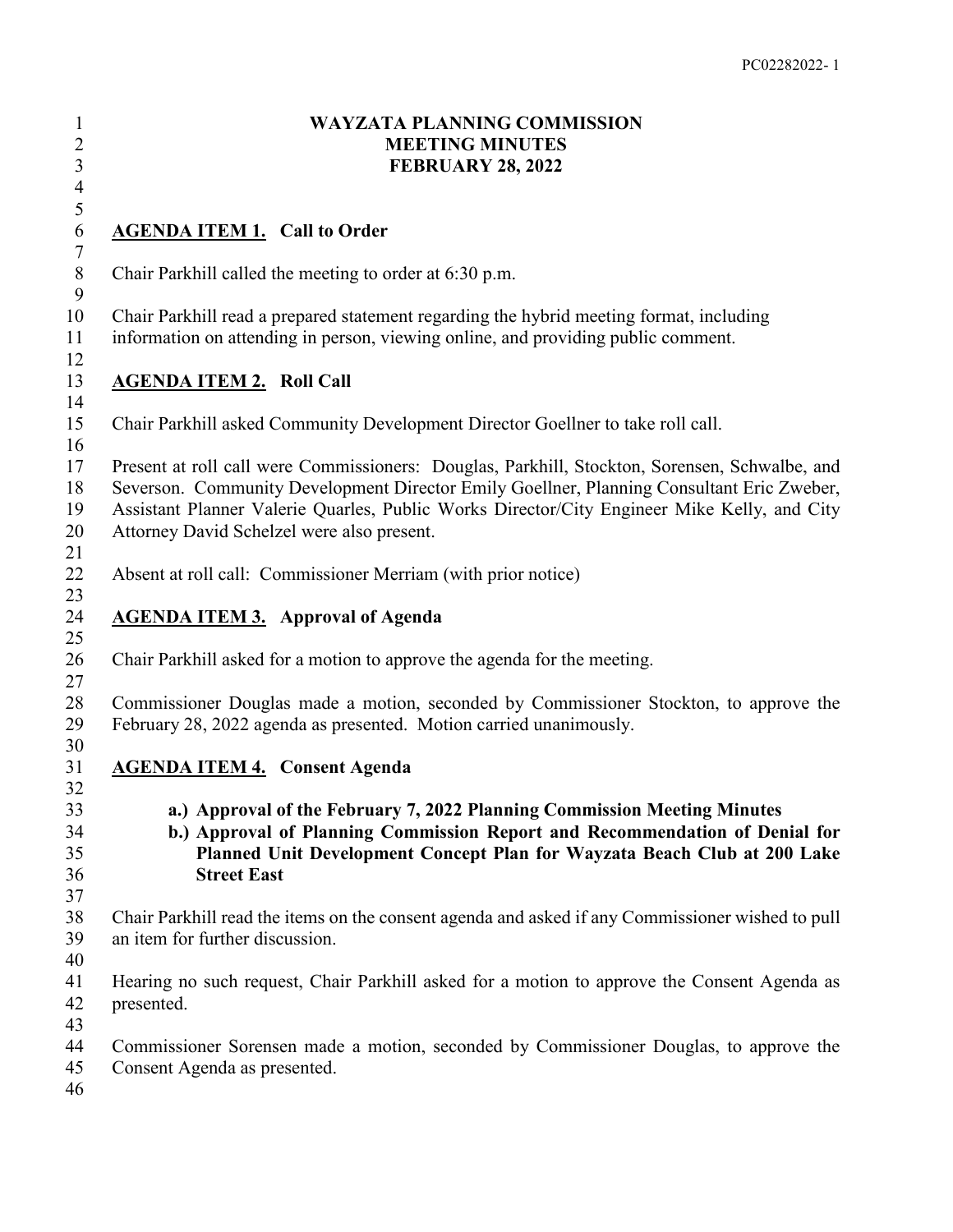Motion carried unanimously.

 $\frac{4}{5}$ 

# **AGENDA ITEM 5. Public Hearing Items**

### **a) Consider Variance for Driveway Setback at 445 Bovey Road**

 Planning Consultant Eric Zweber stated that this item is a request for a driveway setback variance at 445 Bovey Road. He gave an overview of the Comprehensive Plan land use designation and zoning for the property and the surrounding neighborhood; location of the fire access on the property; the lot of record and existing condition details; and history of the site. He explained that the variance request is from the 10 foot setback requirement from a side property line for driveways. He noted that the proposed driveway would tie into the exisiting cul-de-sac on Bovey Road, and would need to be graded with appropriate provisions because it was regulated as a 'steep' slope. He gave an overview of the reason behind staff's support for construction of the driveway before the home. He reviewed the tree removal, landscape plans, and the wetland buffer averaging that is necessary.

 At the conclusion of Consultant Zweber's presentation, Chair Parkhill asked if the Commission had any questions for Staff. 

- Commissioner Douglas asked if the City could turn down the house plan even if the variance were approved.
- 

 Planning Consultant Zweber explained that the Planning Commission does not review house plans. 

Commissioner Douglas clarified that she did not mean the house plan, but the building site.

 Planning Consultant Zweber stated that the building permit is administratively reviewed by the City's various departments. He clarified that the building permit would not be reviewed by either the Planning Commission or the City Council.

 Commissioner Douglas noted that if there would be a need for a variance for the building site or house, then it would come before the Planning Commission.

 Commissioner Schwalbe noted that in some of the other drawings included in the packet, it showed the house being placed in the lower left hand quadrant. She asked if Ferndale Woods Drive, which

becomes the fire access lane, could not be extended far enough to give them access from that side.

- She stated that it appears as though it would be a much easier solution.
- 

 Planning Consultant Zweber stated that was previously discussed and the Council, at the time, could have authorized the improvement and conversion of the fire access lane to a public street if

they deemed it would be a benefit to the surrounding properties. In 2018, the City Council did not

see that as a benefit.

Commissioner Schwalbe noted that it would not have to go all the way down to Peavey Lane, and

could just go far enough to give them access to a driveway.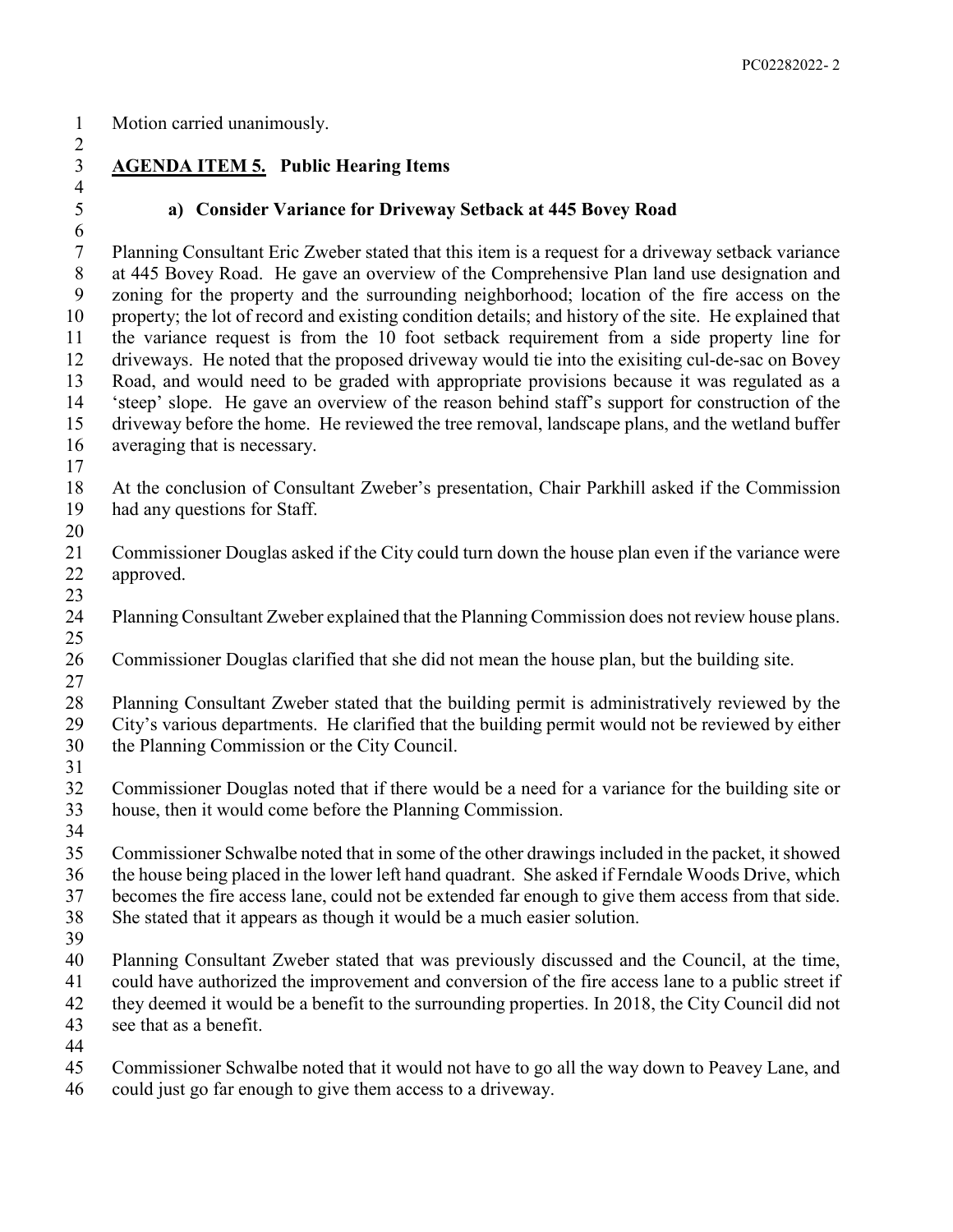- Planning Consultant Zweber asked City Engineer Kelly to address this issue because he was not at the Council meeting in 2018, nor did he prepare that staff report.
	-

 City Engineer Kelly explained that the fire lane, when it was originally platted, was granted as an easement through the area across several properties. As part of the platting and the agreement, it listed that the fire lane could potentially be converted to a public street if the City Council deemed it to have benefit. He stated that it was determined that the only way it would be a benefit is if it were constructed all the way from Ferndale Woods to Peavey Lane and because it is only used for utility access to the lift station, and availability as a fire lane, the Council did not see the benefit of it being improved.

 Commissioner Stockton stated that the property directly to the north appears as though it gains access from the fire lane, and questioned why this property couldn't also do that. She asked what the slope measurement is in this location.

 City Engineer Kelly stated that the driveway in question for the property to the north was originally platted as part of the access for that lot. He explained that the lot to the north and the lot being discussed tonight, were originally owned by the same property owner, so there was access to both.

He explained that when the property to the north was sold, they failed to include an easement to

the property being discussed tonight.

 Planning Consultant Zweber stated that his measurement of the grade was between 16% and 17%. 

 Commissioner Sorensen asked whether the fire lane was extended to the north, just to this property, and cost was not an issue or a City expense, if the City would have a problem with it.

 City Engineer Kelly explained that he would have to look back at notes from the original discussion, but he believes that the project, if it were to move forward would have been at the developer's expense, so the City was not being asked for a capital outlay. He reiterated that it was determined that there was no benefit to make such an improvement to a public street. He stated that there would be environmental impacts because it is a very narrow roadway, and would need to be constructed to at least 20 feet wide in order to meet current fire standards.

 Commissioner Severson asked for further explanation of what the proposed driveway would look like and the location of the setback.

- 
- Chair Parkhill noted that he would also like to know where the cul-de-sac ends.

 Planning Consultant Zweber stated that this request is for the driveway to not meet the required setback from the side property line. He gave a brief explanation of how the City determines what is the front, rear, and sides of the property. He showed where the edge of the cul-de-sac is located

using the site plan drawings. He stated that there is a section of the driveway that would need to

be constructed within the Bovey Road right-of-way. He explained that because the driveway is not

coming from the front property line at a point at least 10 feet from the side property line, a variance

is necessary.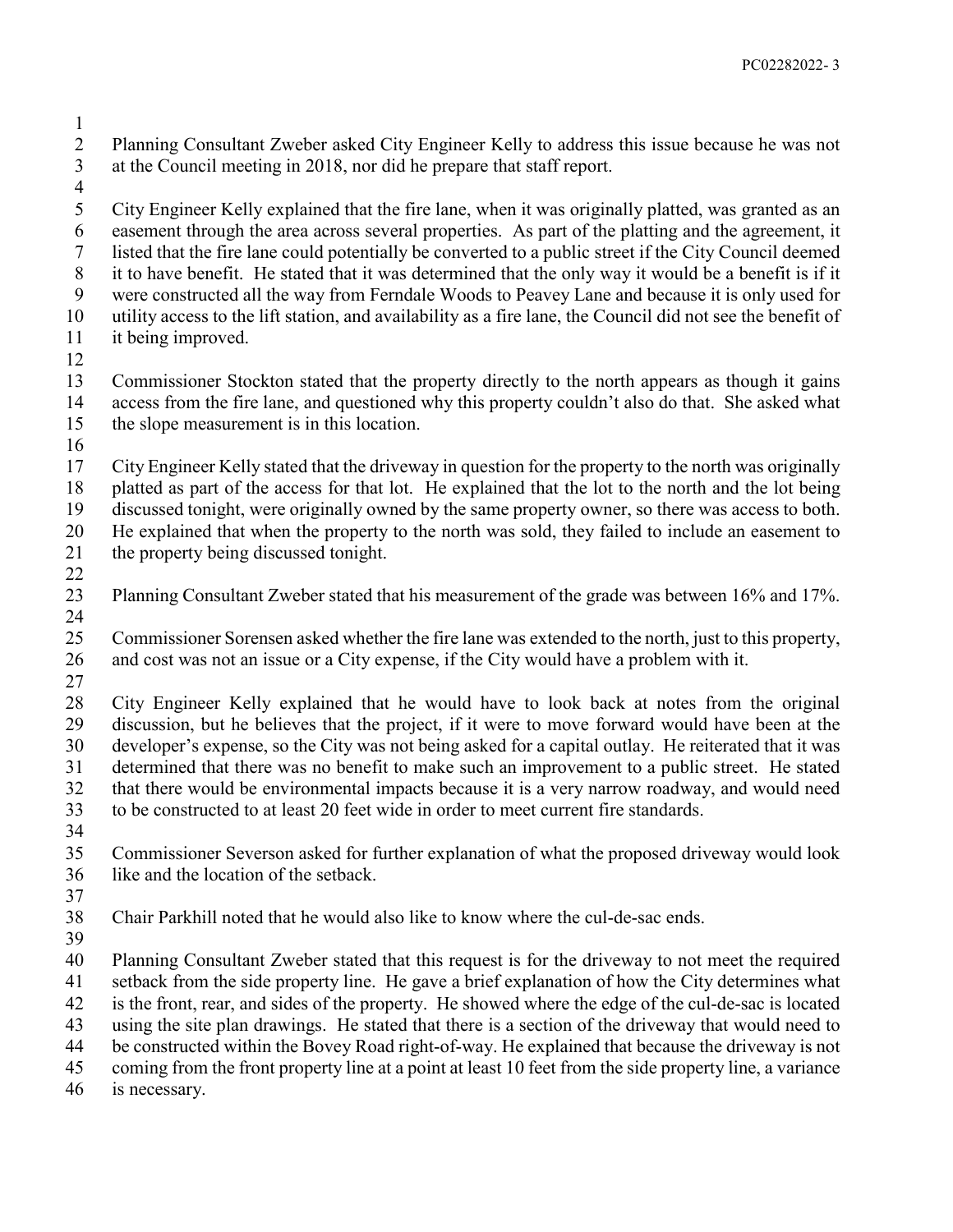- Commissioner Severson noted it is basically City property within the right-of-way, and asked if it was encroaching on any other private property.
- 

 Planning Consultant Zweber stated that as it is being proposed, the driveway would not encroach on any private property. He explained that the front lot line is the east lot line, and the driveway should come from the front at a location that is a minimum of 10 feet north of the south property line. He stated that this variance application proposes that the driveway comes through the side lot line and not the front lot line.

 Commissioner Douglas referenced the aerial photograph, and noted that there was a letter submitted from 410 Peavey Lane that was in opposition to the variance. She stated that she also received a call from someone who lived at 420 Peavey Lane that was in support of the variance. She asked staff to identify where those properties were located in relation to the subject property.

- 
- Community Development Director Goellner indicated the location of the properties on Peavey Lane.
- 

 Commissioner Sorensen asked if the proposed driveway, as it parallels the property to the south, would be right up against the property line.

 Planning Consultant Zweber explained that the driveway curb cut should be at least 10 feet from the side property line. He stated that the driveway as proposed, once it turns completely east/west, would be 10 feet from the south property line. He stated that the retaining wall would be almost perfectly between the two so the driveway surface is 10 feet from the side property line. 

- Commissioner Sorensen asked if a variance was needed because of the retaining wall.
- 

Planning Consultant Zweber explained that they do not need a variance for the retaining wall but

from the section of the code about driveways, which requires a 10 foot setback for the curb cut.

 Commissioner Severson asked where the driveway would have to be located in order for a variance not to be required.

 Planning Consultant Zweber stated that there are a number of possibilities for locating the driveway without the need for a variance, but there would be a lot of things to take into consideration for those options, such as the wetland, the wetland buffer, and the slopes. He noted that there could be more impact to the slopes, and also likely the wetland buffer and trees, if a different location was chosen for the driveway.

 Commissioner Schwalbe asked if the driveway is planned to be permeable or non-permeable. 

Planning Consultant Zweber stated that it is proposed to be impervious. He stated that there is a

 retaining wall of about 18 feet in height that would be constructed that needs to be sufficiently compacted.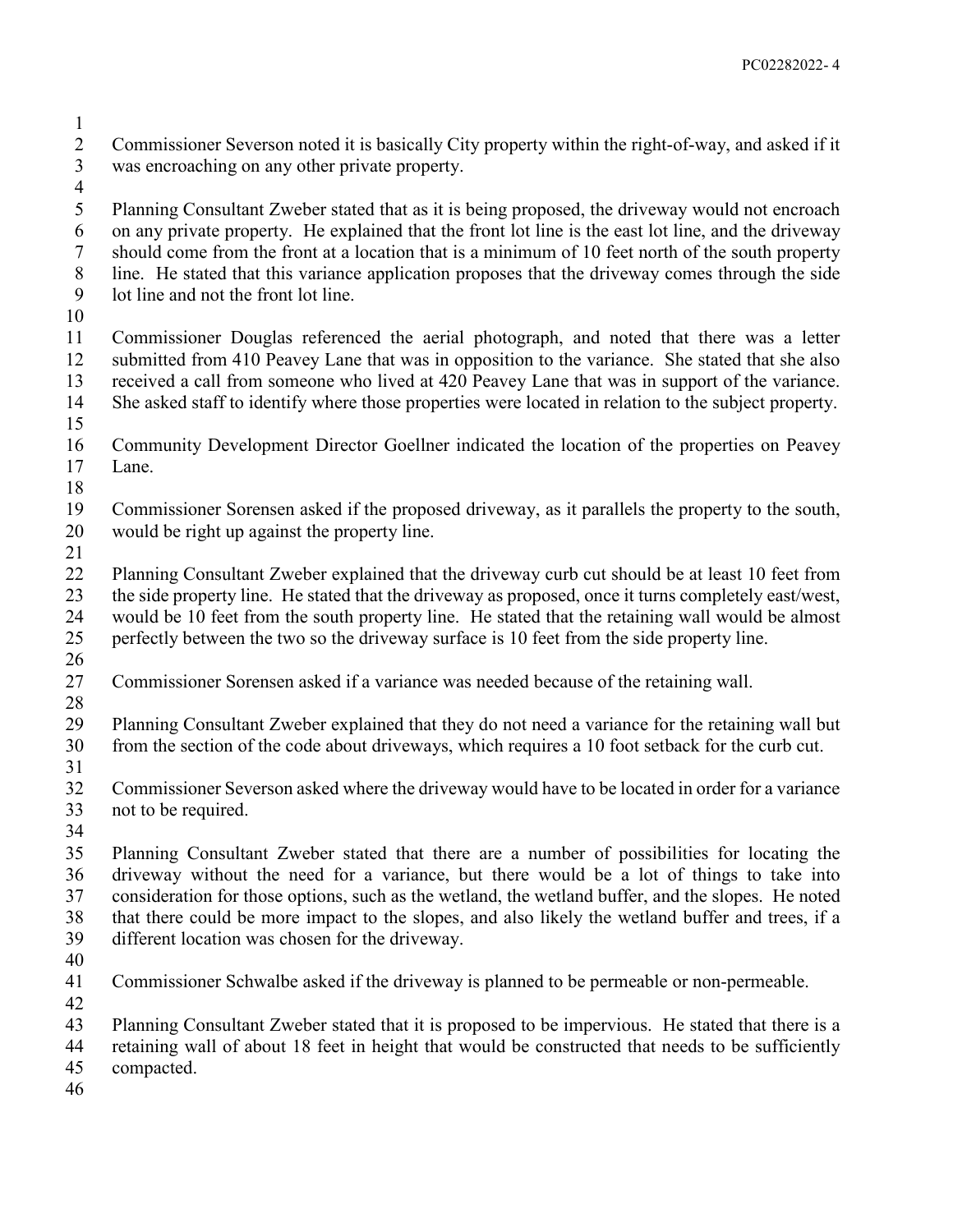Commissioner Sorensen asked if his understanding was correct that this proposal would include moving the sanitary force main and installing a new one.

4 City Engineer Kelly explained that the applicant is proposing to relocate the force main and reconstruct it as part of their project. reconstruct it as part of their project. 

Commissioner Sorensen asked why that would be necessary.

City Engineer Kelly explained that it was constructed back in the 1980s, and the Public Works and

Engineering Departments had concern about the proposal's potential for impact to the force main.

 He stated that they spoke with the applicant about their concerns, and the applicant proposed its replacement to quell the concerns.

 There being no further questions for staff, Chair Parkhill invited the applicant to address the commission.

 Timothy Lovett, Coldwell Banker, 235 Lake Street East, Wayzata, explained that he was here representing the applicants. He stated that a buyer would like to develop this pretty little lot. He stated that there is enough high ground that would be a great building site. He stated that the difficulty is that no matter where else they would go with the access for the driveway, they start to violate what is already delineated wetlands. He stated that they feel that there is really nowhere else to go but the proposed location. He stated that their proposed driveway engineering will solve some of the washout and erosion problems that currently exist at the end of the cul-de-sac. He noted that there has been a lot of discussion about other possible access locations that they do not have legal rights to, and explained that currently the engineering costs for constructing this driveway is about \$300,000. He stated that they have worked very hard on the engineering and surveying in order to avoid any further erosion in terms of watershed management. He stated that he agrees that it is out of the ordinary to be here taking this action before there are house plans, but believes this needs to be figured out before they can figure out where everything can be set on the building pad. He stated that the moving of the sewer line is another expense that they have agreed to take on.

 Chair Parkhill asked if the commission had any questions for the applicant. 

 Commissioner Stockton stated she is confused because this seems to be a very complicated solution when the fire lane is currently used by another property in the very same manner, which is right next to the property. She asked if the same easement had been looked at for this lot to use.

 Mr. Lovett stated that the owner, over time, has pursued trying to purchase that access from the property owners to the north, but no reasonable agreement was ever reached because they were asking for a large amount of money. He stated that when the lot was platted, the plan was to deed an access when the lot was split up, but somehow it was missed. He stated that the question just asked by Commissioner Stockton is sort of 'the question of the day', and was where they were headed until they finally decided that they would have to pursue building this driveway in another

location in order to make the lot work. He noted the location suggested by Commissioner Stockton

may also run into delineated wetlands, so he isn't sure the extensive engineering, in terms of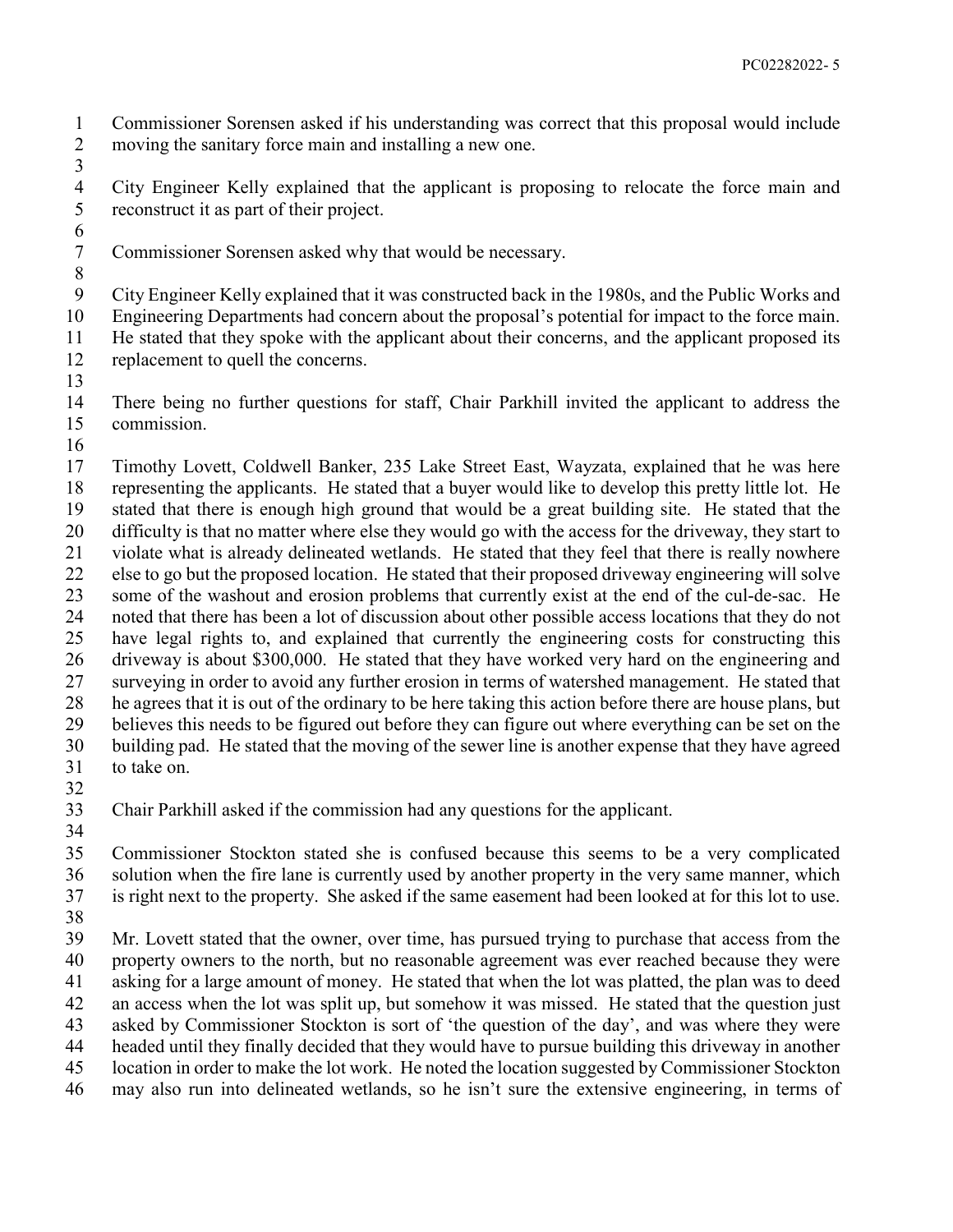- conservation, in that location would end up being any different than what they are proposing tonight.
- Commissioner Stockton stated that this request is frustrating because there is already a road, there are no trees to take away, and it is one-fifth the distance to the house. She stated that she would have thought there would be the ability to collaborate since it would improve the road for both homeowners.
- Commissioner Douglas asked about the building pad and whether they will have to build on a slab.
- 

- Mr. Lovett stated that he was not sure because in Minnesota people like to have basements.
- Commissioner Douglas stated that tree removal was mentioned, and asked if additional trees will need to be removed in the building pad location. She asked if the number of trees for removal indicated in the report was just for the driveway, or if it also included the proposed building pad.
- - Mr. Lovett stated that he was not sure if it was for the entire project or just for the driveway and hardcover areas. He explained that it is an interesting piece of property, and noted that he assumed the basement would not be a walk-out or set as deep into the site, as you would another lot in terms
- of the water table.
- 
- Commissioner Douglas noted that the site plans looked like they had tree removal information in the proposed building pad location.
- Planning Consultant Zweber reviewed the information that was submitted for the tree protection plan, and noted that trees #29, #30, and #34 are shown in the building pad area, and were counted as being removed in their calculations.
- Commissioner Douglas stated that the report says that there are nine trees in poor condition, and asked if trees that are dead or in poor condition are considered in the calculation.
- 

- Planning Consultant Zweber stated that those trees are exemptions under the Tree Preservation Ordinance, and noted that the City has the ability to have the City's tree consultant double check and confirm the health of the trees.
- 
- There being no further questions from the Commission for the applicant, Chair Parkhill opened the public hearing on the application at 7:23 pm.
- 
- Rodger Finke, 450 Bovey Road, stated that in the past, he looked at buying a portion of this property and was informed by the City that because he has a lot that is less than the standard size of 2 acres, if he moved ahead with the purchase of more 'green space', he would make the lot that is in question unbuildable. He stated that he negotiated with the owner of the property at that time and was not able to come to a satisfactory agreement. He stated that he has an easement driveway through his property right now that serves the Riley family. He stated that it looks like this would create more impervious surface for a driveway to access a house pad that is smaller. He stated that
- he thought that there would be a public benefit to allow building to have an access through the fire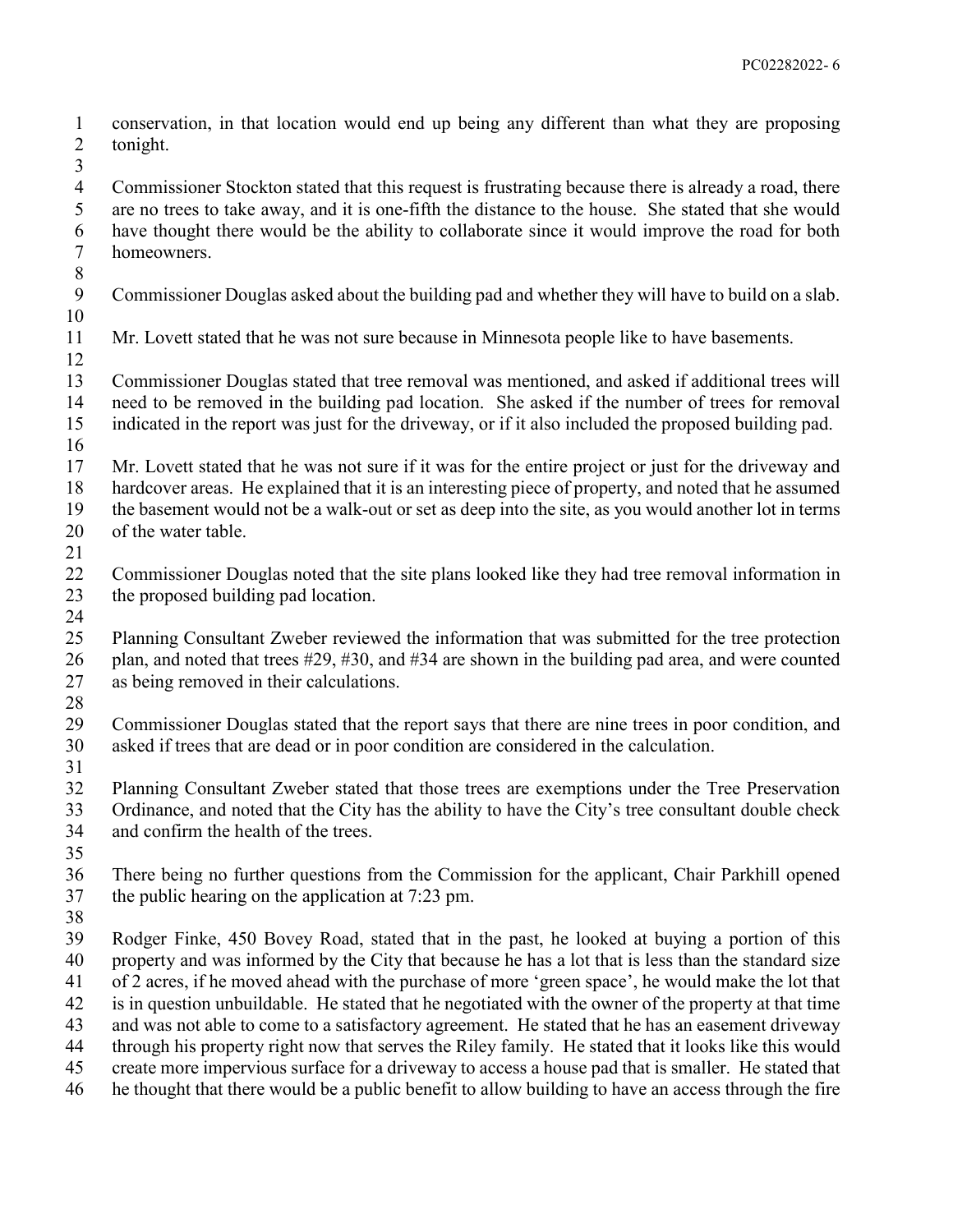road from Peavey Lane. He stated that he cannot understand the lack of a 'public purpose' for an extension of the roadway on the fire lane because he thinks there could be an economic benefit to the City to have a nice house that would be worth a lot of money. He stated that he feels this proposal creates a massive amount of impervious surface, and noted that another speaker called it a 'causeway'. He stated that this may be an appropriate description, but explained that he did not feel this was an appropriate use of the property. He stated that he believes this request is over development of the area because it is a wetland and is pretty much landlocked. He noted that there is a pumping station for the sewer system on the west side. He stated that he understands that they are kind of stuck about where they can place the house, but there are choices about the massiveness and the amount of impervious surface. He stated that this is a very difficult lot, and asked that the City only consider an application for development of this property that does not require a variance. He reiterated that he lives right next door, and this parcel is what he calls a 'swamp'. He stated that the driveway will take up more space than the house would ever take up and feels this proposal is inappropriate.

 Peter Riley, 382 Bovey Road, stated that his family goes back a long way in the City, and explained that his mother served for 15 years on the City Council and before that, she served on the Planning Commission and the deck at The Depot is named after her. He stated that she would be horrified to see what is being proposed on this lot. He stated that as an attorney, he knows that the application has to be reasonable, and one of the things not seen tonight is the massive retaining wall that is proposed. He explained that some of it will be more than 20 feet high. He stated that he termed it a 'causeway', and noted that he cannot think of another lot in the City that would have such an immense structure. He stated that this would absolutely change the character of the lot. He stated that Mr. Lovett described it as a 'pretty little lot' and knows a number of builders who have come over, looked at the lot, shook their heads, and said that there was no way to build on that lot. He stated that he thinks what the Commission should really focus on in their decision to deny this request, is whether this issue was created by the landowner. He stated that they know conclusively that this is the case because this property was originally owned by the property owner at 430 Peavey Lane and as stated by Mr. Lovett, access for this property was 'missed'. He stated that he also knows that without a shadow of a doubt that it was never thought of, in a million years, to bring this lot access off of Bovey Road because then they would have platted it completely different. He agreed with Commissioner Stockton that it would make the most sense to use the fire lane off of Ferndale Woods because it is already paved, used by vehicles, and noted that there is even a garage access off of it. He stated that he feels there are ways to proceed that would avoid losing the trees, require a massive retaining wall, or adversely affect the drainage with that simple solution. He stated that he would strongly suggest to the Commission that common sense and the very language of the variance statute should direct that they recommend denial of this request.

 Matt Mithun, 465 Bovey Road, stated that if they can figure out how to develop this lot, he does not want to take that away from them. He stated that he has not been approached about an access solution on his property, and noted that he would be happy to explore that option. He stated that he feels there are two ways to look at this and possibly have the Bodin's grant an easement. He explained that the letter they received was that they should either buy this lot or deal with the construction for a few years. He stated that was the one letter he received, and reiterated that he would be happy to discuss a potential solution coming from Ferndale Woods.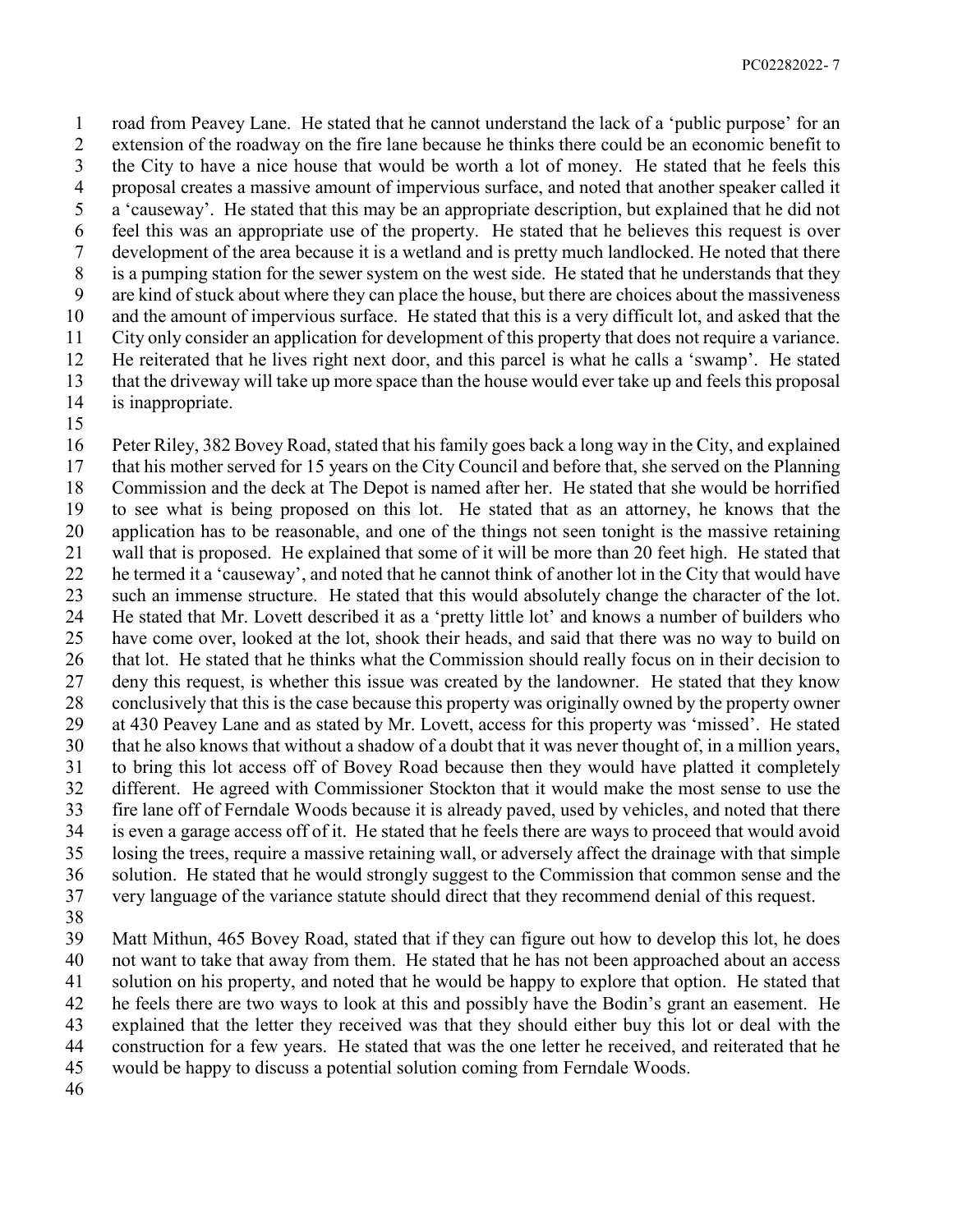Gretchen Piper, 463 Highcroft Road, explained that her property extends down to Bovey Road. She stated that it seems pretty clear to her that this application does not meet the standard for a variance. She stated that the property value reflects that there is no access to the property, and the easement was not maintained whether it was accidental or for some other reason. She stated that this plan will substantially alter the character of the neighborhood by coming in from Bovey Road, and there would be no way to replace the tree cove which is very concerning to her. She stated that she does not want to see the character substantially altered. She stated that with regard to the criteria of practical difficulty, they touched on the construction of the driveway/causeway and the elevation. She stated that one thing that has not come up is how steep this is from the end of Bovey Road into the access, and then it requires a steep left turn. She stated that coming in from the fire road is right where the lift station is located, and the access was not granted, which is reflected in the value of the property. She noted that her next door neighbor was told that this lot couldn't be built on, and would urge them to come up with a different solution. She stated that she does not want to deny someone the ability to build on a property that they own, but does not think this variance meets the City standards.

 John Sexter, 410 Peavey Lane, stated that he is just north of this property and his property is located on the same wetland. He explained that this property is very low, and he feels that the plans show that his property could possibly get flooded out. He stated that there are a lot of areas that feed into the wetland which then slowly filters into his lot, passes through 445 Bovey Road into a drainage ditch or creek, and then it goes under the fire lane through a culvert to Peavey Pond and Lake Minnetonka. He stated that the plans show that the drainage ditch will be covered with a silt fence, which just cannot happen because they will be flooded out which they have seen happen with other projects. He stated that the corner of the proposed building pad is only a few feet away from the creek that runs under the fire lane, and feels that there is no way the house can be built without filling in the creek. He explained that there was a massive mud slide last year from Highcroft Road, even though there were silt fences in place, and the mud slides were 100 feet long. He stated that this creek drains all the water from the whole area and not just this lot. He stated that he does not feel it is possible to build a house that close to a creek without filling it in. He stated that he believes the plans were drawn up last year during a drought year, and the creek he is referring to did stop running last fall. He explained that he had been in his house for 6 years, and it has run spring, summer, and fall, for the past 6 years, other than last fall during the drought. He stated that this lot is deceiving because there is only a tiny bit of high ground and the rest is wetland and, in his opinion, would be a poor lot to build on.

 Community Development Director Goellner asked if there was anyone on the Zoom call who would like to speak to the Commission. After hearing and seeing none, she informed the chair that there were no people that called in to the meeting that have asked to speak at the public hearing.

 Jane Payfer, 439 Shoreline Rd, Lake Barrington Illinois, explained that she used to own 430 Peavey Lane and currently owns 445 Bovey Road. She stated that she was the one who did not

make sure there was an easement before she sold her lot. She explained that at the time, her

husband had had a massive stroke and was no longer able to speak. She explained that it was

missed when he tried to communicate it to her, and it was also missed by her real estate agent. She

noted that both the real estate agent and her husband have passed away, so there is no way she can

go back and get it fixed. She stated that she has a lot and a buyer, and realizes that there may be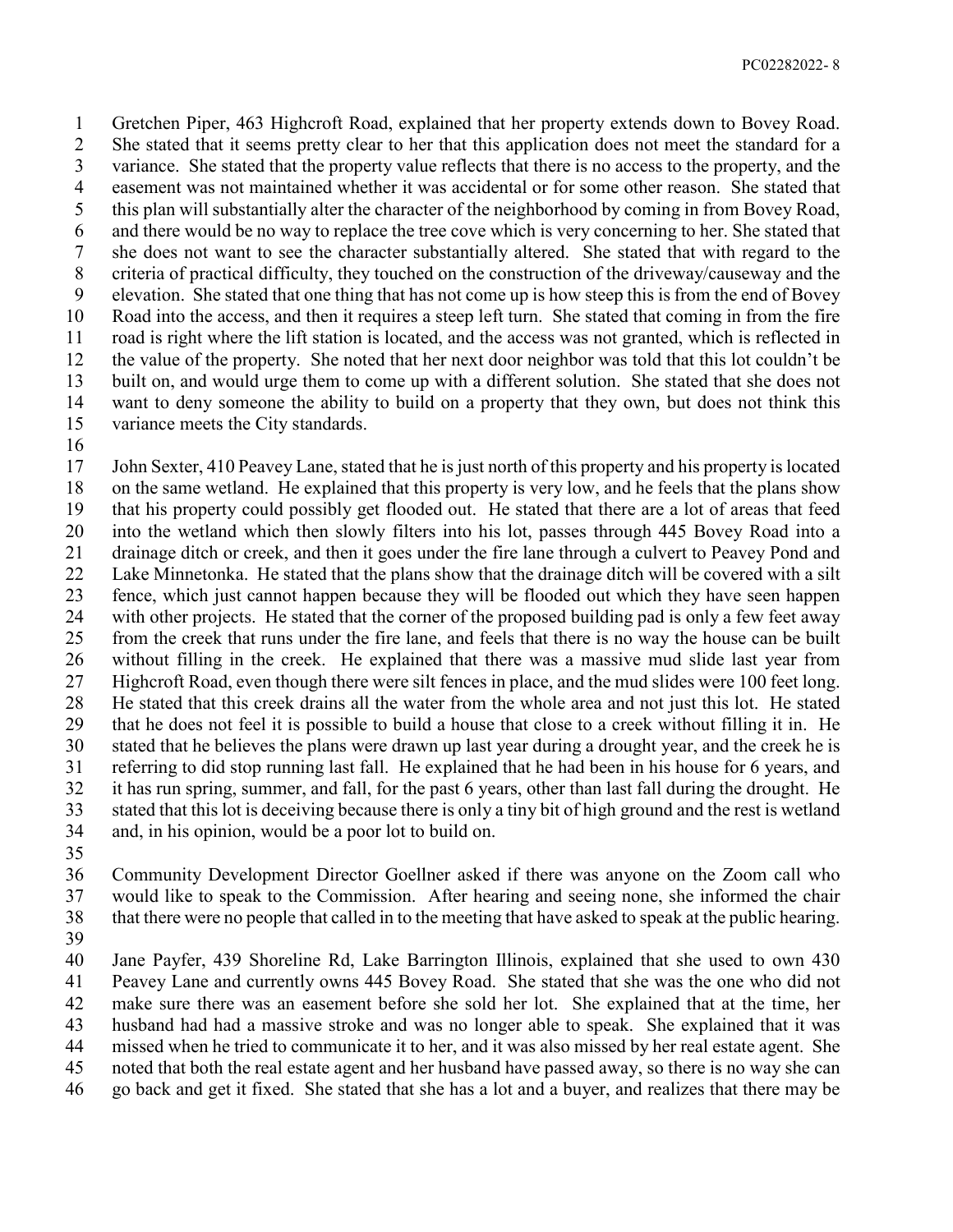some significant changes to the lot; however, the retaining wall and the engineering that has gone into figuring out how they can get access to the building pad has taken into consideration all the water run-off, because they would also have trouble if they didn't do it right. She stated that as a former resident of Golden Valley, she saw what happened when a house was built on a steep cliff without the appropriate retaining wall and the house was completely destroyed. She stated that would be the last thing she wants for this potential buyer or the nearby homes. She stated that she assumes that the right efforts are being made with the engineering plans in order to deal with the water in the correct way. She stated that they thought they had already reached out to Mr. Mithun to see if they could extend a portion adjacent to the Ferndale Woods driveway and apologized if that had not happened. She noted that Mr. Bodin had paved that portion of the fire lane by himself. She stated to address Ms. Piper's comment, the retaining wall will be tucked under the slope and will not impede her views in any way, and she may not even be able to see it. She stated that she has, in good faith, approached the owner of 430 Peavey Lane multiple times and requested an easement, and pointed out to that owner that it would be a much more suitable approach with much less environmental damage if that easement would be granted. She stated that the owner of 430 Peavey Lane asked for more money for the easement than what is the estimated amount is for the driveway, which she found to be morally repugnant and not in the spirit of cooperation. She decided that she could not do that. She stated that the buyers may be able to speak to Mr. Mithun about another option, but she would encourage the Commission to recommend approval until they may hear from the buyers that they have been able to find an alternate method.

 Applicant's representative Mr. Lovett returned and stated that he is not familiar with any of the past conversations that individuals may have had with the City about this lot, and noted that he did not think any of them affected this application process. He stated that he was also under the impression that Mr. Mithun had been approached and had responded that he was not interested in working with them, but noted that they are open to talking with him about possible options. He stated that they would still like to move forward with their request for variance even though they would like to take the opportunity to address alternative possibilities with Mr. Mithun. He stated that he cannot disagree with many of the neighbors' comments that this is a lot of driveway going in to get to a small building pad, but this is a buildable lot that is also a platted lot. He stated that they are just trying to get on the lot so they can build the house. He stated that right now the end of that cul-de-sac has just a spillway and washes out to the low land so this driveway, and its engineering, will improve what is currently there. 

 There being no additional public comments on the application, Chair Parkhill closed the public hearing at 7:53 pm.

 Chair Parkhill asked for the Commission to share their questions and feedback on the application. 

- Commissioner Douglas asked where Mr. Sexter's property was located in relation to this parcel.
- 

 Planning Consultant Zweber explained that it was too far away to be shown on the applicant's plans. 

- Commissioner Douglas clarified that it was not immediately adjoining this property, and there was
- one in between.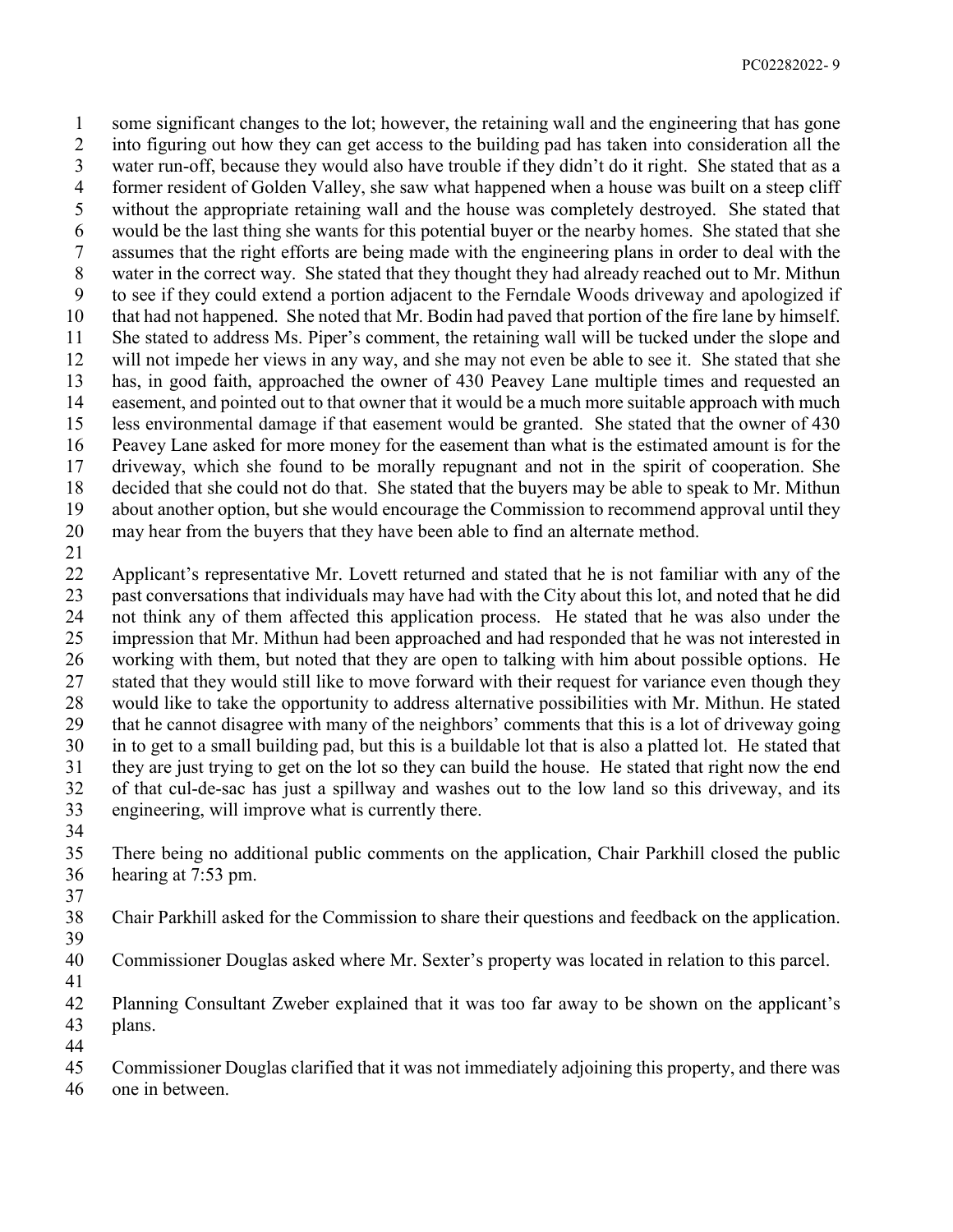Commissioner Schwalbe stated that it seems as if through the discussion tonight they may have stumbled on a solution worth looking into that may be better than the request before the Commission. She asked procedurally how the Commission can give the applicant more time to pursue that possibility.

 Community Development Director Goellner explained that the applicant always has the option of withdrawing their current application in order to explore other alternatives. She stated that the Commission's decision needs to be based on the request and facts in front of them today under the relevant criteria from the Code.

 Commissioner Stockton noted that she understands that there is a lot of emotion involved in this process. She stated that she is looking at the primary questions that the Commission is to use in their decision making, but must also consider the drawings and the comments that have been made. She stated that she sees that there has been a significant amount of effort to produce very complicated drawings which have a lot of engineering in order to be able to create this driveway. She stated that from what she can glean of her knowledge of the area because she frequently walks her dog through the fire path, she believes the tree removal will alter the area significantly especially since many of the trees cannot be replaced. She stated that she thinks the length and the amount of pavement that would be put into place is excessive when there is an opportunity from another close access point. She stated that she thinks the retaining walls will present a different character to the area. She noted that she feels this a bit of over development for the area, and feels there is opportunity for further discussion and collaboration with neighbors to pursue another option. She stated that what is jumping off the page to her is the possibility of utilizing the fire path. She noted that she understands the City did not improve it, but it seems to her that the best interest of the community and the natural area is to look more closely at that option. She stated that with respect to the possibility that this was created by the landowner, unfortunately they heard that there was no easement put into place with the sale of the property and was an oversight that was created by the owner of this lot. She stated that it is the result of human error, and not the land itself, and feels it would be an overstep to approve what is being proposed despite the fact that it has been thought out meticulously well. She stated that it appears as though there needs to be a different collaboration of efforts between the City, the community, and the landowner to achieve that, and she just felt this needed to be looked at more closely.

 Commissioner Sorensen stated that regardless of how tonight's vote goes, he would highly recommend the City and everyone who has an interest tonight move forward in pursuing an alternative solution, such as coming through the Mithun property or extending access from the fire lane easement. He stated that the issues raised tonight are important and need to be dealt with appropriately, and explained that was why the City had professional staff and engineers to assist them. He stated that the only issue for the Commission to consider is if this variance request complies with the criteria that they are supposed to consider. He stated that this road needs to be built and used for construction access to the site before anything can be built on the lot. He reiterated that even if the variance is approved, he would encourage all parties to try to find a solution that would work out better for everyone.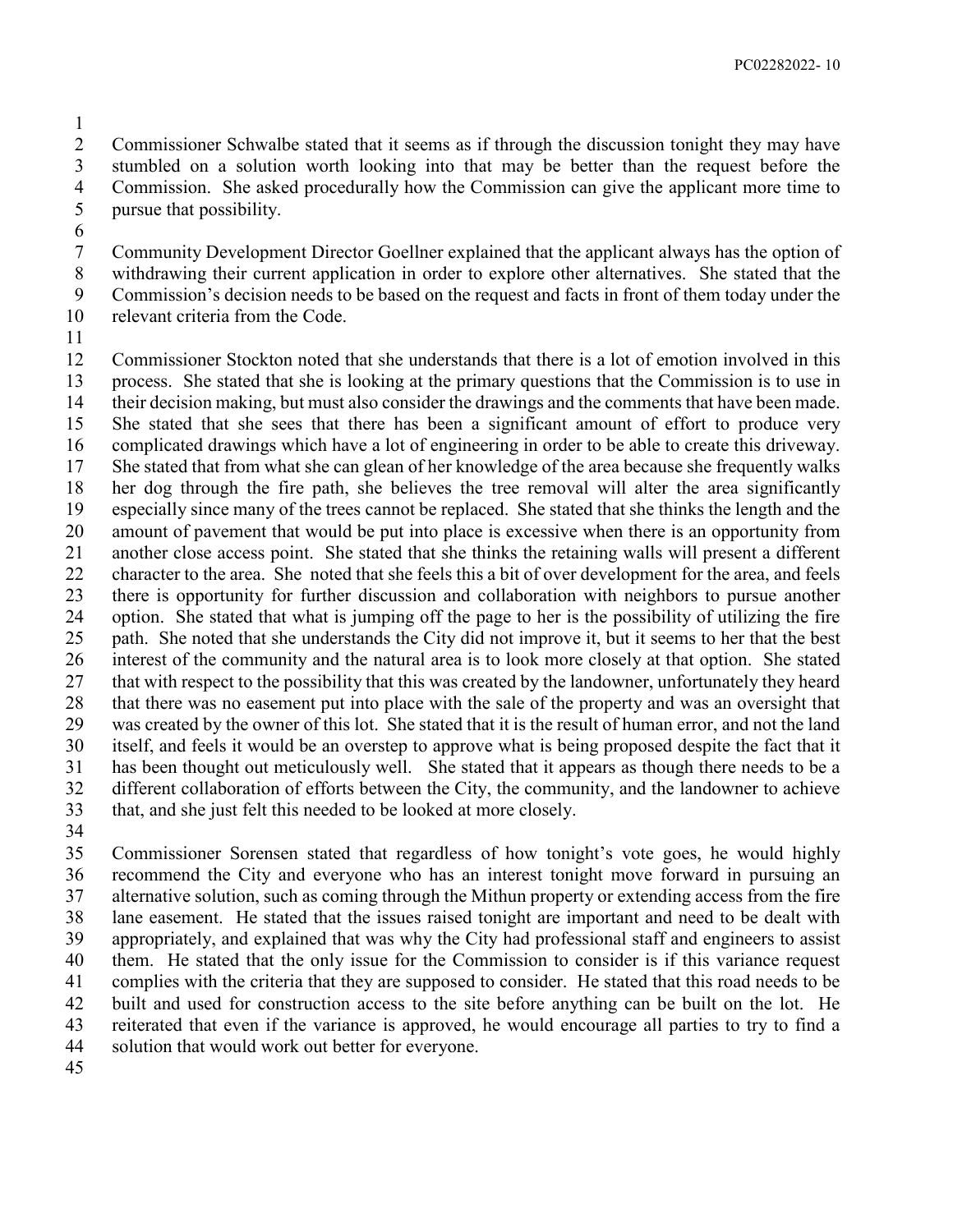Commissioner Schwalbe stated that from everything she has heard tonight, it seems as if almost everyone would rather see a different solution than a variance for access off of Bovey Road. She stated that she personally does not see any objection to the request, and would recommend approval because she does not see any reason to deny the request. She stated that she would go towards recommending approving with the hope that in order to avoid it actually happening, that all of the interested parties get together and see if there is another solution.

 Commissioner Severson stated that the variance itself is not the issue she is struggling with, and instead is the intent and the outcome of approving the variance when there are other options that have not been fully explored. She stated that she would like to see more discussion around those other options versus this variance, and would rather see that than recommend approval of this variance. She explained that she thinks this would potentially alter the character of the locality.

 Commissioner Douglas stated that she can remember when this came before the Commission a few years ago. She stated that she is torn but as pointed out by Commissioner Sorensen, the Commission should be ruling on the variance for a driveway setback of 10 feet on the side yard, and not whether this property should be developed or about the retaining wall. She stated that she wished there was some way for the neighbors to all come together and figure this thing out, but noted that she will support the request based on the fact that it is unique to this property and also that the variance is for the 10 foot side yard setback.

 Chair Parkhill stated that he thinks the Commission has been given the task to determine if this variance request at the entrance to the lot is something that should be approved. He stated that he doesn't think it has much to do with the driveway, the building pad, the wetlands, or anything else, and is about whether this is a reasonable request in order to have access to the property. He shared that as Commissioner Douglas stated, he is also hopeful that the neighbors can figure this out in another way. He stated that he will also support this variance because this person needs access to the property, and noted that there is certainly some practical difficulties in this situation. He stated that the question of whether this will change the essential character of the locality, he cannot say for sure, but can say that there is a better solution, and is hopeful that the community will come together and figure it out.

 Commissioner Stockton asked if it was reasonable to assume that if the Commission recommends approval of the variance request that the hope that everyone will collaborate on an alternative solution will actually materialize.

 Chair Parkhill stated that he did not know, but would think the people who are affected by this may be more willing to make concessions, and noted that Mr. Mithun has offered to open up the

dialogue. He reiterated that the Commission should focus on the 10 foot variance request, and he

- does not think that is an unreasonable request.
- 

There being no further discussion, Chair Parkhill asked for a motion on the application.

Commissioner Douglas made a motion, seconded by Commissioner Schwalbe, to direct staff to

prepare a draft Planning Commission Report and Recommendation with appropriate findings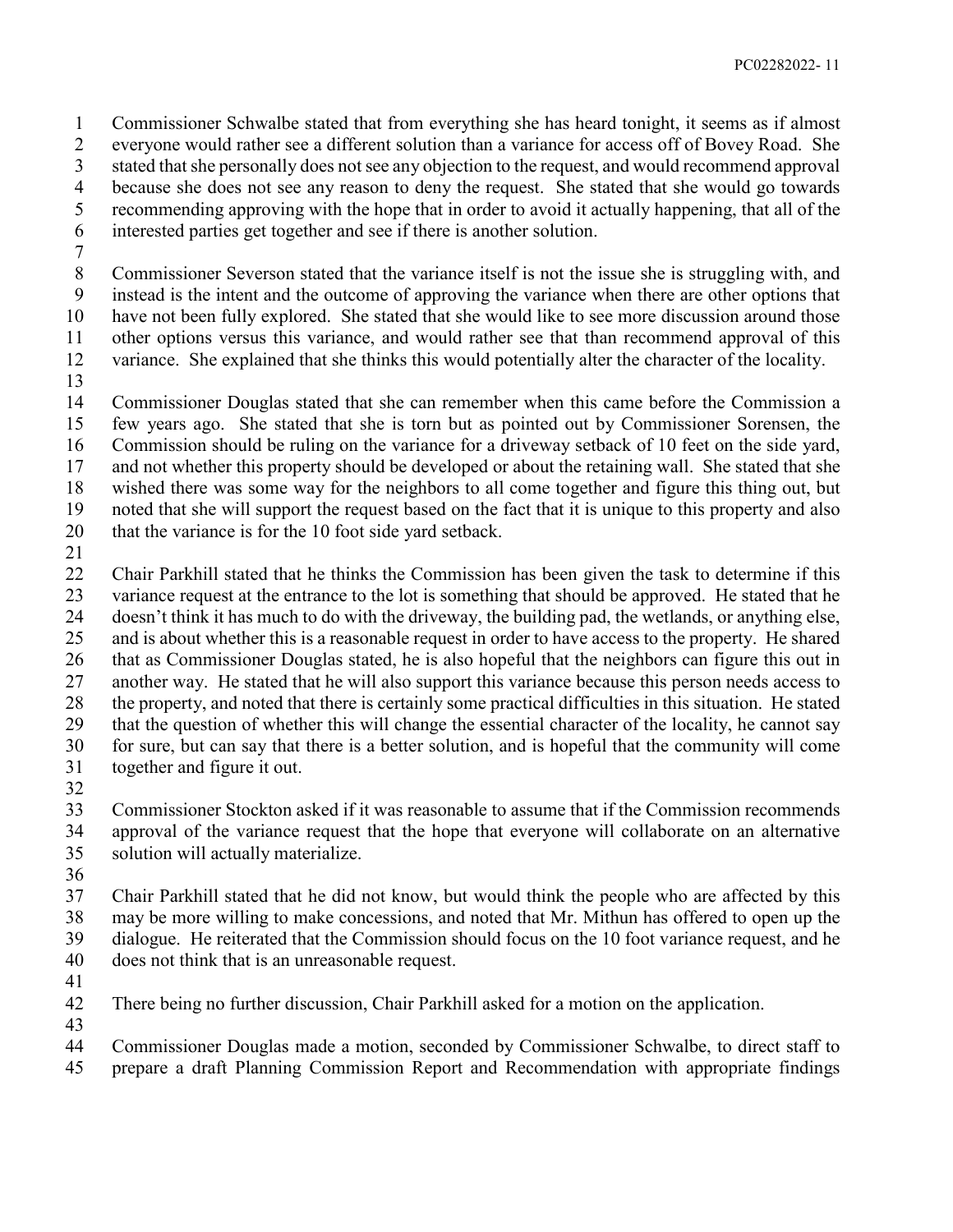reflecting a recommendation of approval for a Variance of a Driveway Setback at 445 Bovey Road for review and adoption at the next Planning Commission meeting.

- 4 Ayes: Schwalbe, Douglas, Sorensen, Parkhill. Nays: Stockton and Severson. The motion carried 4-2.  $4 - 2.$
- 

- 
- 

### **b) Consider Zoning Ordinance Text Amendments for Residential and Commercial Zoning Districts**

 Community Development Director Goellner explained that because there is so much information to be presented with this item, staff is breaking up the presentation and discussion into two meetings. She stated that they would suggest opening the public hearing tonight, but continuing it to the next meeting, similar to what was done when they were discussing the Design Standards updates. She reviewed the Zoning Code update process and schedule.

Planning Consultant Zweber reviewed the basis for the proposed changes.

 Assistant Planner, Valerie Quarles, noted that she had shared much of this information with the Commission at the Planning Commission workshop. She explained that all of the changes being considered are based on the 2040 Comprehensive Plan and community visioning done in 2018 which included things like charm, housing availability, and vibrant City spaces. She reviewed some of the points of these visions such as multi-generational housing and greater housing diversity. She reviewed the proposed residential updates to accessory dwelling units (ADU), R-4 and R-5 modifications, upper story housing in C-2 and C-3. 

- Commissioner Schwalbe asked what the smallest size lot that could have an ADU.
- 

 Assistant Planner Quarles explained that ADUs are subject to the same lot coverage, setbacks, height restrictions and everything a main house would be. She explained that if a main house was already maxing out those metrics, there would not be room for an ADU that looks like an addition or a detached structure, but could possibly be room for a basement conversion. She noted that building an ADU is difficult and expensive so there will not be a great proliferation of them even though they may be permitted. She noted that the City does not have a quota for ADUs, and explained that she believed the market and site conditions will limit the amount that could be built in the City.

Commissioner Douglas asked what are the smallest sized lots in their zones.

 Planning Consultant Zweber explained that the R-3 and the R-3A Districts have a minimum lot size of 9,000 square feet, and noted that there are a few that are under 9,000 square feet. He stated

- that ADUs are allowed in these Districts, provided they meet all the other standards.
- 

 Commissioner Schwalbe noted that she has no concerns about the larger lots but is a bit concerned about R-3 and R-3As being able to have ADUs, and asked if the purpose was to improve the

- density.
-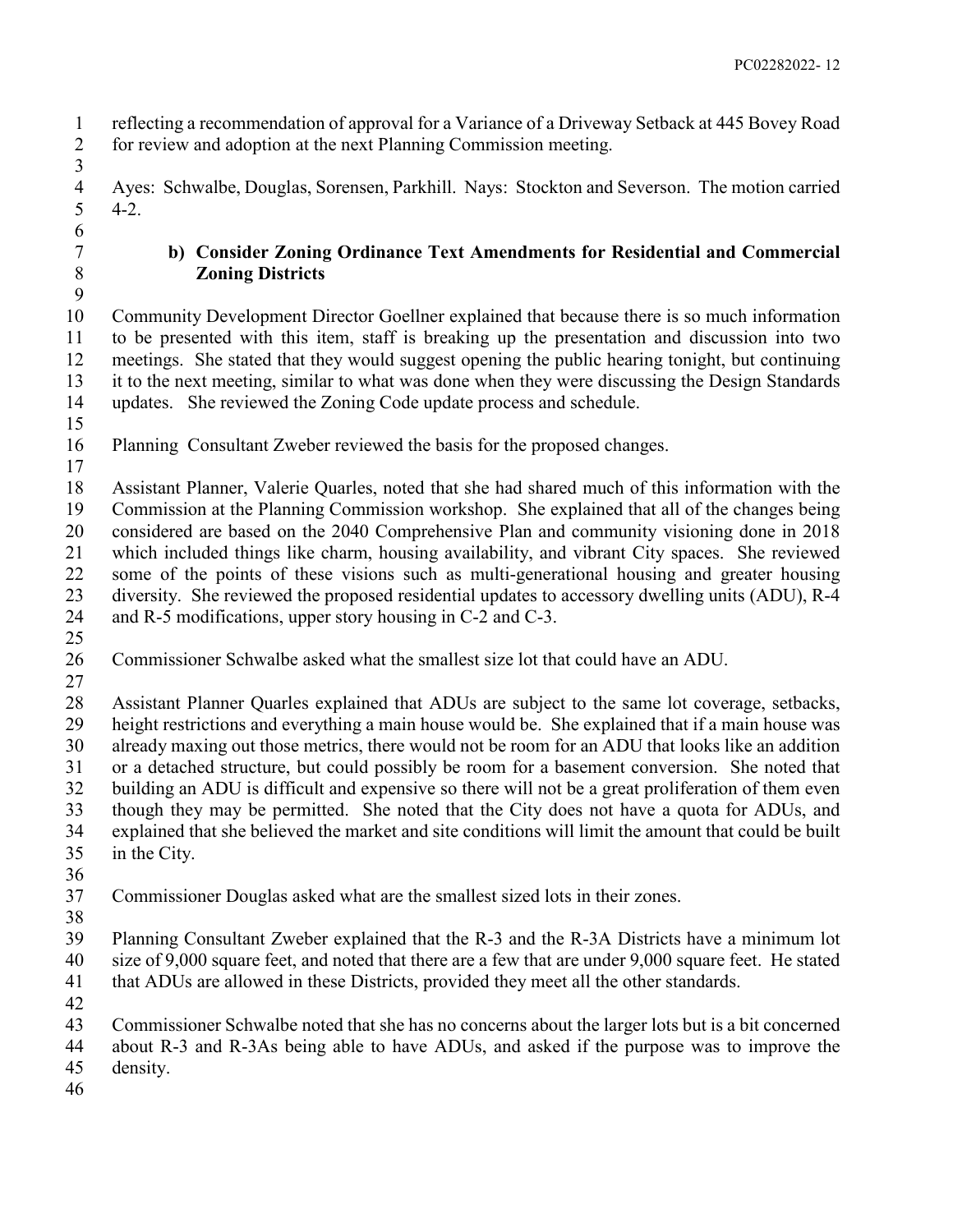Planning Consultant Zweber stated that the purpose is two-fold: multi-generational housing, in addition to the density range. 

- Chair Parkhill stated that the percentage of the lot coverage is the same whether it is a big lot or a small lot.
- 

 Assistant Planner Quarles reviewed the proposed amendments to the commercial Zoning Code and noted that the allowed lists are outdated, inconsistent and relatively inflexible. She noted that they are proposing a new chapter and a combined use table for allowed uses.

 Commissioner Sorensen asked if these amendments would address allowing more flexibility in what is allowed for uses in the downtown commercial space, and referenced the vacant properties along Lake Street.

 Planning Consultant Zweber noted that one of the guiding principles was pedestrian use and walkability, and one of the proposed amendments would remove drive-thrus from downtown. He stated that with that one exception, he believes the changes that are being proposed provide for more flexibility.

 Community Development Director Goellner stated that she feels the City is providing more flexibility to commercial tenants on Lake Street by combining all retail uses into "Retail Sales" rather than being hyper specific about what is allowed based on what is being sold.

 Assistant Planner Quarles noted that staff wants to talk about the scope and the use table and making it easier to use. She stated that this has brought to light some things that need to be cleaned up, but also some policy questions, definitions that need to be written, and considerations that need to be made about whether to rethink certain uses in certain districts. She stated that they want to take all the policy changes and present them at a separate meeting. She reiterated that she would like the Commission to focus on the table, and then consider the policy changes afterwards. She continued updating the Commission on the proposed amendments to the Commercial Zoning Code. She gave an overview of the current use format for C-2, and the proposed use table, and the difference between permitted and conditional use.

 Commissioner Douglas stated that she would like to see the ADU regulations include a statement that they are subject to rental policies, and asked if it was included.

 Assistant Planner Quarles stated that she remembers that discussion and had intended to add that language. She noted that she will make sure this is added before the next meeting. She noted that staff's goal is to make this as clear as possible.

 Commissioner Severson asked about the ADUs, and noted that the smallest they can be is 300 square feet. She asked for confirmation that this meant it would need to be in a 900 square foot home.

 Planning Consultant Zweber explained that it would need a variance, and noted that there is a section of the code that says one-bedroom, single family homes need to be this size and two-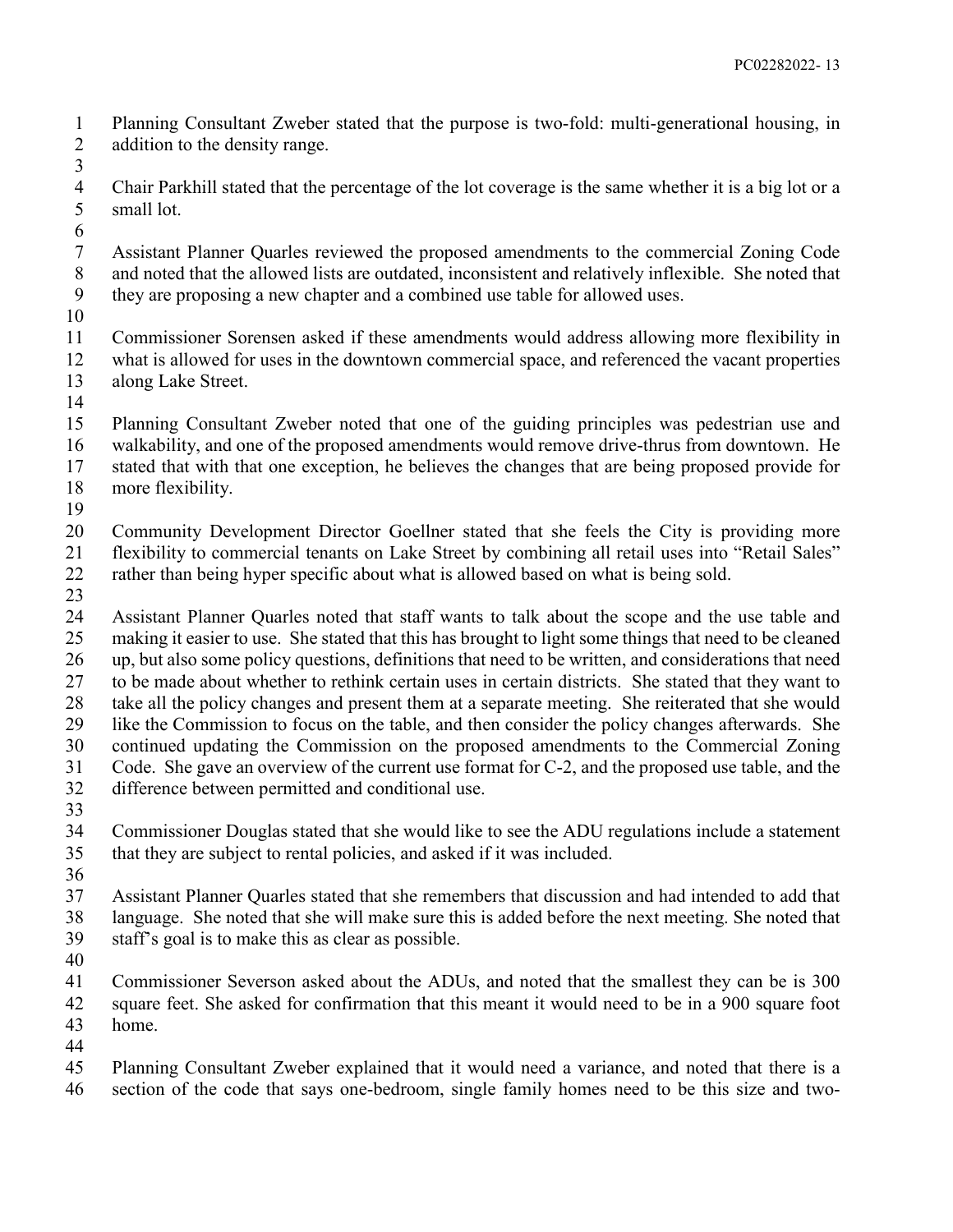bedroom, single family homes need to be 960 square feet. He stated that in this case you would 2 likely have to add 300 square feet. 

- Commissioner Severson asked if an ADU can be more stories tall. For example, if she had a ranch style home could she build a two story ADU.
- 
- Planning Consultant Zweber stated that for the house, there is no change to the height requirements and explained that someone could increase the height of their house if their house does not hit that requirement, but they would not be allowed to go above the maximum. He noted that currently, a detached accessory structure has a height limitation of 20 feet, but one change they are proposing is that detached accessory structures could be 25 feet high.
- 
- Commissioner Severson asked if that meant that if she had a ranch home, the ADU could be taller that the home.
- 

 Assistant Planner Quarles stated that would probably come down to how the City would interpret similar architectural design and the requirement that the ADU be architecturally similar to the principal structure. She asked how the Commission felt that should be done, and whether they felt it should be limited to the size of the existing home.

 Commissioner Severson stated that as a homeowner with a ranch style home, the same as many of her neighbors, she would not want her neighbors have an ADU taller than the homes.

 Community Development Director Goellner stated that she is going to look for that within the Code, because she thought she remembered that they did have a provision related to accessory structure height. She stated that it is an interesting point that they can do a bit more research on before the next meeting.

- Commissioner Severson asked whether adding an ADU onto the house would make this a two-family dwelling.
- 

Community Development Director Goellner asked if she meant from a taxing perspective.

 Assistant Planner Quarles stated that ADUs are categorized separately. 

Commissioner Schwalbe asked how this would be different than a duplex.

 Assistant Planner Quarles explained that it would be different because the ADU is limited in size. 

- Commissioner Sorensen stated that he thought the ADU had to be for a family member.
- 

Community Development Director Goellner stated that it did not need to be for a family member,

and explained that either the principal structure or the ADU has to be owner occupied. She

explained that this was discussed at the task force meeting, and they determined that enforcing

familial relationships would be very difficult.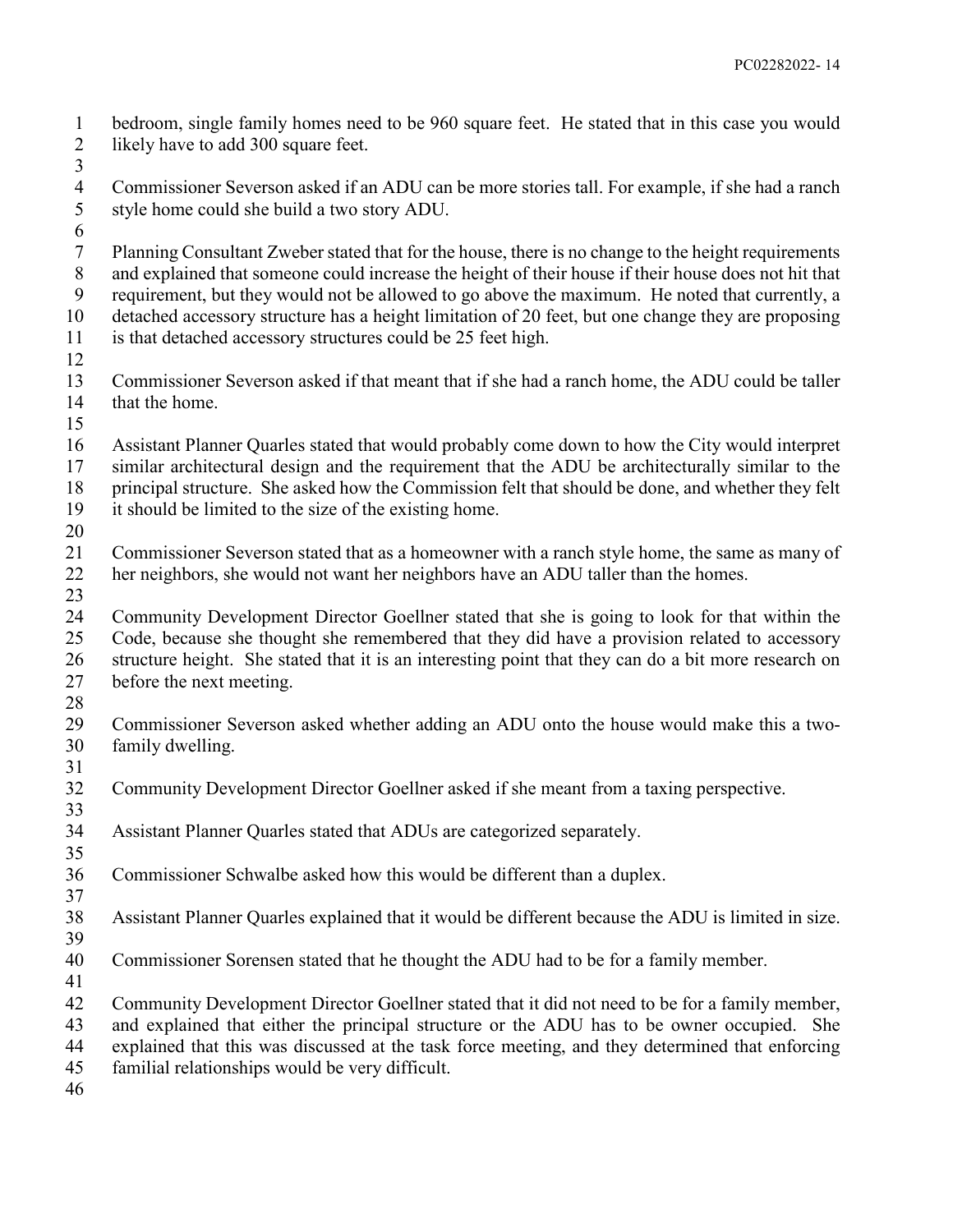Chair Parkhill noted that they have proposed consolidating many of the uses for the Commercial Code, but noted that it appeared that the City would have a lot less control over what may go into those spaces. He asked, for example, if a pawn shop wanted to come in, what could be done. He stated that even if they could afford the rent in downtown Wayzata, he does not feel that is appropriate use for the area. He asked what things staff has pulled out of the Code for things like pawn shops.

 Community Development Director Goellner stated that the 'adult' uses are definitely covered under another section of Code that has many more restrictions around its location, and requires a public review process. She noted that pawn shops are interesting because they are considered consignment retail, but from a land use perspective it can be difficult.

 Planning Consultant Zweber stated within the City Code there is Part 5, which is the business license regulations, and that there is a list of requirements where certain businesses need to get a license. If they do not meet those requirements, the license can be revoked. He explained that one of the reasons that is not in the Zoning Code is to eliminate an issue with non-conformity. He stated that if the community feels the impact from a pawn shop is different than other retail, they can come up with a pawn shop license to address those issues, which is what many communities have done.

 Chair Parkhill explained that in Chicago they do not allow too many nail and hair salons to be in close proximity to each other. He stated that they have restrictions, such as having to be 1,000 feet apart from each other, and asked if that would be something that would come through the licensing part of the Code.

 Planning Consultant Zweber explained that the business licenses that he was familiar with, the 27 community prepares a study to show what the impacts are and sometimes it is that other uses, such as a school or a park and the business has to be a certain distance away from them. He stated that

if you are regulating something differently than a similar type of business, there should be a study

to demonstrate what the impacts are and show how the regulations you are establishing mitigate

the impacts which he assumes is what was done in Chicago. He noted that part of what the task

 force did was try to be more flexible and make things easier for businesses. 

 Community Development Director Goellner noted that 'non-compete' clauses are a feature of many lease agreements in multi-tenant shopping centers, but individual property owners would likely not have that type of clause. She stated that they can dig into that a bit deeper for the next meeting because there are pros and cons to having more generic language around retail and services and letting the market play it out or being hyper specific.

 Planning Consultant Zweber stated that on page 163 of the packet the section called Special Limitations and Conditions which has not been touched because they are really working on uses and trying to simplify uses. He stated that many of the policy questions being raised will be dealt within sections like this and discussed at a later date.

Community Development Director explained that they did not want it to appear that a major policy

decision was being hidden in the details, so they are trying to just focus on the table at this point.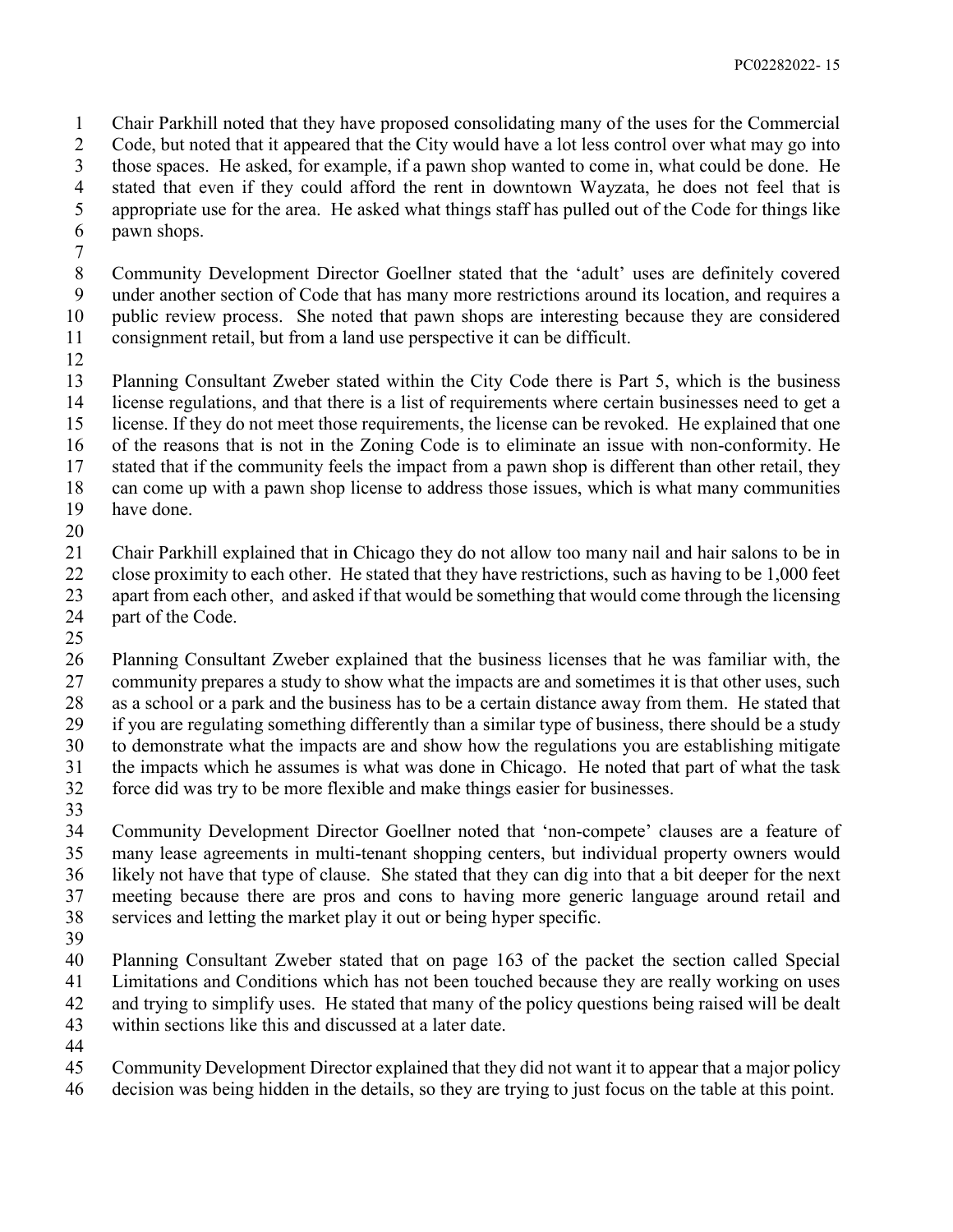- Chair Parkhill opened the public hearing on the application at 9:08 pm. 4 Assistant Planner Quarles stated there were no people present in the meeting room or that called<br>5 in to the meeting that have asked to speak at the public hearing. in to the meeting that have asked to speak at the public hearing. City Attorney, David Schelzel suggested that there be a motion to continue the Public Hearing to the next Planning Commission meeting. Commissioner Sorensen made a motion, seconded by Commissioner Severson, to continue the Public Hearing to the next Planning Commission meeting on March 7, 2022. Motion carried unanimously. Commissioner Sorensen stated that he has a bit of a concern about ADUs in the R-3 zoning district because he thinks it may be a bit much, even if it follows all the requirements. City Attorney Schelzel stated that the Commission will weigh in on these proposed changes at the close of the Public Hearing. He stated that the concern shared by Commissioner Sorensen is something that could be included in their recommendation to Council, and asked staff if they would like the Commissioners to contact them prior to the next meeting with these types of concerns or 22 things that they would like to go into more depth on at the next meeting. Community Development Director Goellner stated that between now and the March 7, 2022 meeting it would be helpful if they start getting their comments about areas of concern or areas that they have additional questions about to staff. She stated that she will try to get a sense from the group where that level of attention may be needed in order to spend more time on them. She stated that if there are proposed amendments that the Commission is not comfortable with, those can be pulled out and not be included in the report and recommendation for the Council. She explained that this way they can bring forward to the Council things that the Commission was very comfortable supporting, and note the things that they still have some hesitancy about. Commissioner Douglas stated that she will be gone for the whole month of March so she will not be present for the vote, and asked if she could comment in the on-line format. City Attorney Schelzel stated that he would advise her against participating in the public hearing and voicing comments via Zoom, even as a citizen, because it is too close to her role as a Commissioner. He suggested that she express her feelings tonight if possible, since she will not be present for the vote. Commissioner Douglas stated that she knows that there is a public meeting scheduled for ADUs on March 1, 2022, but questioned how many people know about the meeting. She stated that she has concerns about the smaller lots with relation to ADUs, and gave the example of someone moving to the City to get more in the countryside with green lawns and then their neighbor puts in
- an ADU five feet from the property line. She stated that she is also concerned about the parking
- issues this may create on the streets in the smaller neighborhoods with the smaller lot sizes. She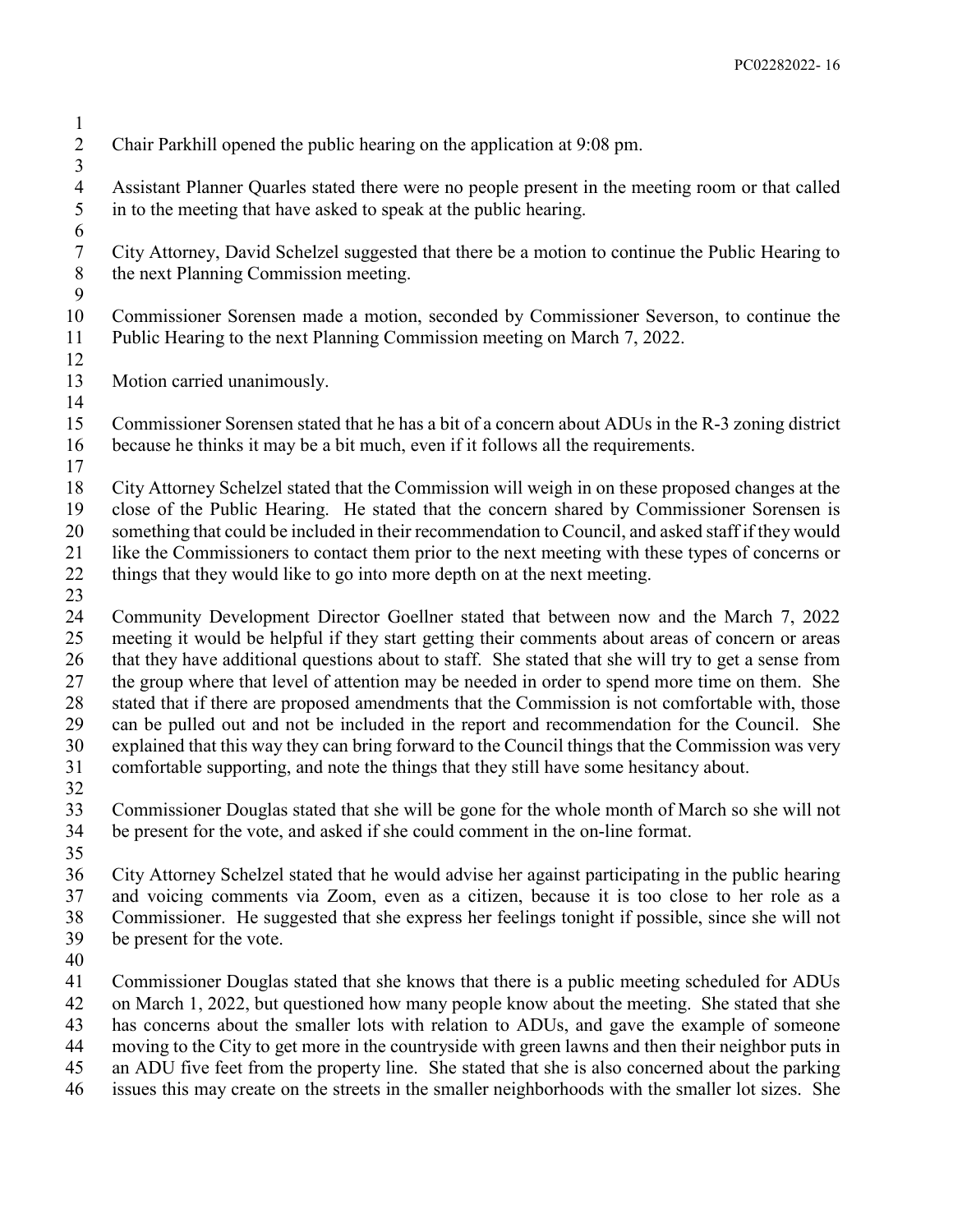stated that she is in support of the rest of the proposed amendments, but remains concerns about some of the ADU details.

 

**AGENDA ITEM 6. Other Items:**

## **a) Review of Development Activities**

 Community Development Director Goellner stated that for the next meeting there will be the continuation of the Public Hearing on the proposed Zoning Code Amendments. She noted that for the March 21, 2022 meeting two Public Hearings are scheduled: one for 1022 Wayzata Boulevard for a proposal of a drive-thru coffee and convenience restaurant, and another for the property known as the Sathre-Bergquist building, 150 Broadway Avenue S, for a proposal of a 5 condominium building with some office on part of the ground floor. She noted that there are a number of other applications that are in the pre-application stage, including one for the Blake School property. 

# **b) Planning Commission Meeting Schedule**

 Chair Parkhill suggested that staff use this time to remind people of the ADU meeting that will be held tomorrow night.

22 Community Development Director Goellner explained that there will be a community meeting on March 1, 2022 at 4:30 p.m. at City Hall to discuss Accessory Dwelling Units (ADUs). She stated that there is also a Special City Council meeting on March 1, 2022 at 7:00 p.m. to hear about the development application for Cantissimo Senior Living.

- 
- Commissioner Severson asked if there was a Zoom opportunity for the ADU meeting.
- 

 Community Development Director Goellner stated that it is only an in-person meeting for the ADUs, but the Special City Council meeting will be a hybrid meeting. She noted that the Parks Rezoning Community meeting will be held on March 10, 2022 at 5:00 p.m., and there will also be a community meeting about the Section Foreman House on March 15, 2022 at 4:30 p.m.

- 
- Commissioner Schwalbe asked if staff was aware that in the City of Minnetonka, the former nursing home site, Hillcrest, has a proposal to put in a megachurch with 500 parking spaces.
- 

 Assistant Planner Quarles noted that over the last month, she has learned a lot about the City of Minnetonka's public process as a result of this project. She stated that the City of Minnetonka does an extremely preliminary community meeting that is also a public hearing. She stated that it is held before the PUD concept plan phase, so they essentially present a concept but do not vote. She stated that at the moment, there is really nothing for the City of Wayzata to review on this potential project in Minnetonka.

- 
- Community Development Director Goellner assured the Commission that staff will continue to
- monitor the City of Minnetonka's process.
-